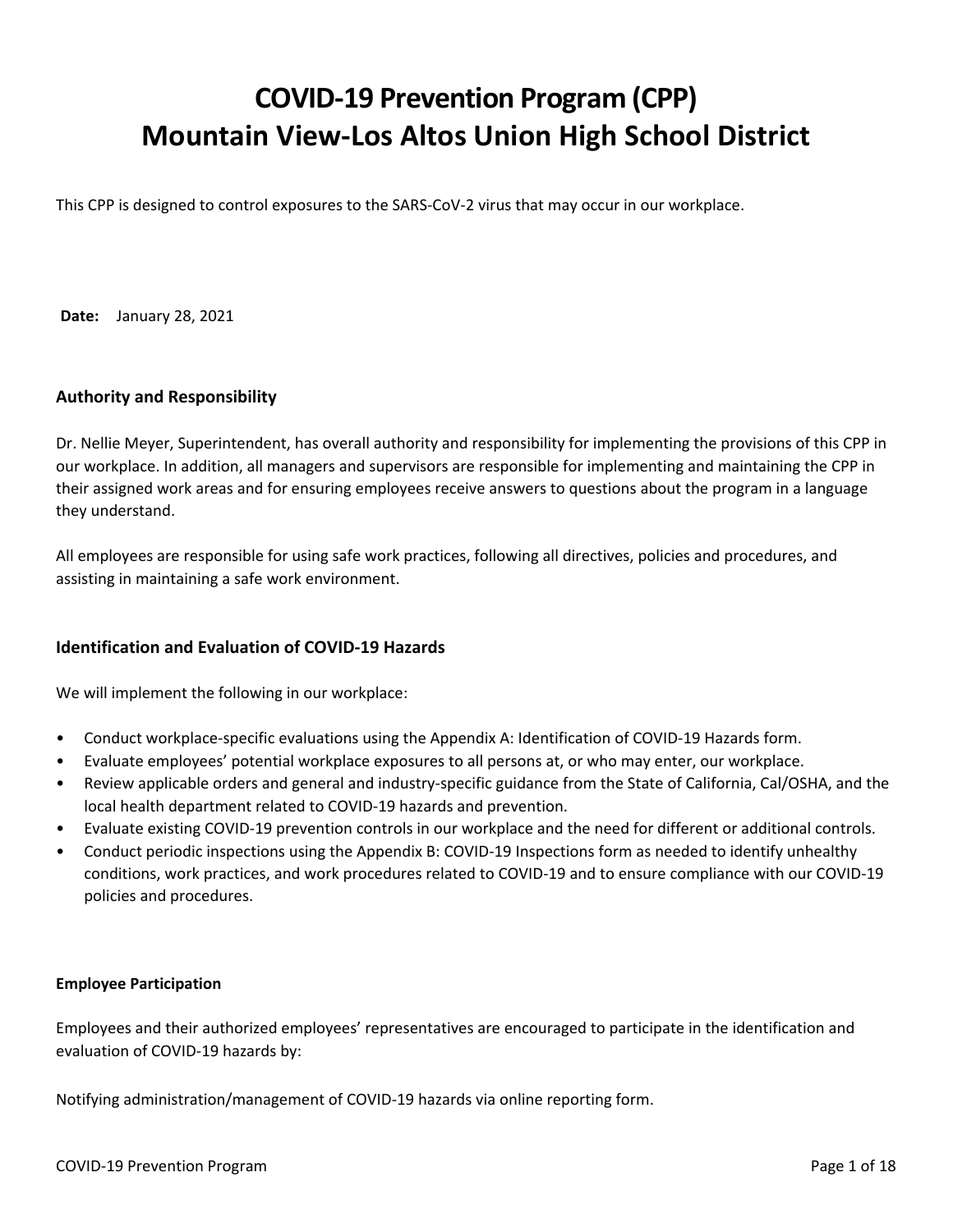# **Employee Screening**

We screen our employees by:

having employees complete a COVID-19 self-screening questionnaire each day they come to campus/job site.

# **Correction of COVID-19 Hazards**

Unsafe or unhealthy work conditions, practices or procedures will be documented on the Appendix B: COVID-19 Inspections form, and corrected in a timely manner based on the severity of the hazards, as follows:

School and district administration will assess the severity of the hazard and assign correction time frames. The more severe the hazard, the more urgent the correction time frame. Administration will assign responsibility for completing tasks to correct hazards based on job classification. For example, facilities coordinators may be assigned correction tasks that are related to unsafe facility conditions; custodians may be assigned tasks that pertain to cleaning and/or sanitizing.

Administration will follow-up with employees tasked with taking corrective action to ensure timely correction of identified hazards.

### **Controls of COVID-19 Hazards**

#### **Physical Distancing**

Where possible, we ensure at least six feet of physical distancing at all times in our workplace by:

Eliminating the need for workers to be in the workplace – e.g., telework or other remote work arrangements. Reducing the number of persons in an area at one time, including visitors.

Visual cues such as signs and floor markings to indicate where employees and others should be located or their direction and path of travel.

Staggered arrival, departure, work, and break times.

Adjusted work processes or procedures to allow greater distance between employees.

Individuals will be kept as far apart as possible when there are situations where six feet of physical distancing cannot be achieved.

#### **Face Coverings**

We provide clean, undamaged face coverings and ensure they are properly worn by employees over the nose and mouth when indoors, and when outdoors and less than six feet away from another person, including non-employees, and where required by orders from the California Department of Public Health (CDPH) or local health department.

Face coverings will be provided by the district and are available in the respective office of each campus. Should employees encounter non-employees that are not wearing face coverings, those non-employees will be asked to put on a face covering, and if unable to do so, to then leave campus. Refusal by non-employees will be reported to the site administration to then deal with.

COVID-19 Prevention Program **Page 2 of 18** and the covid-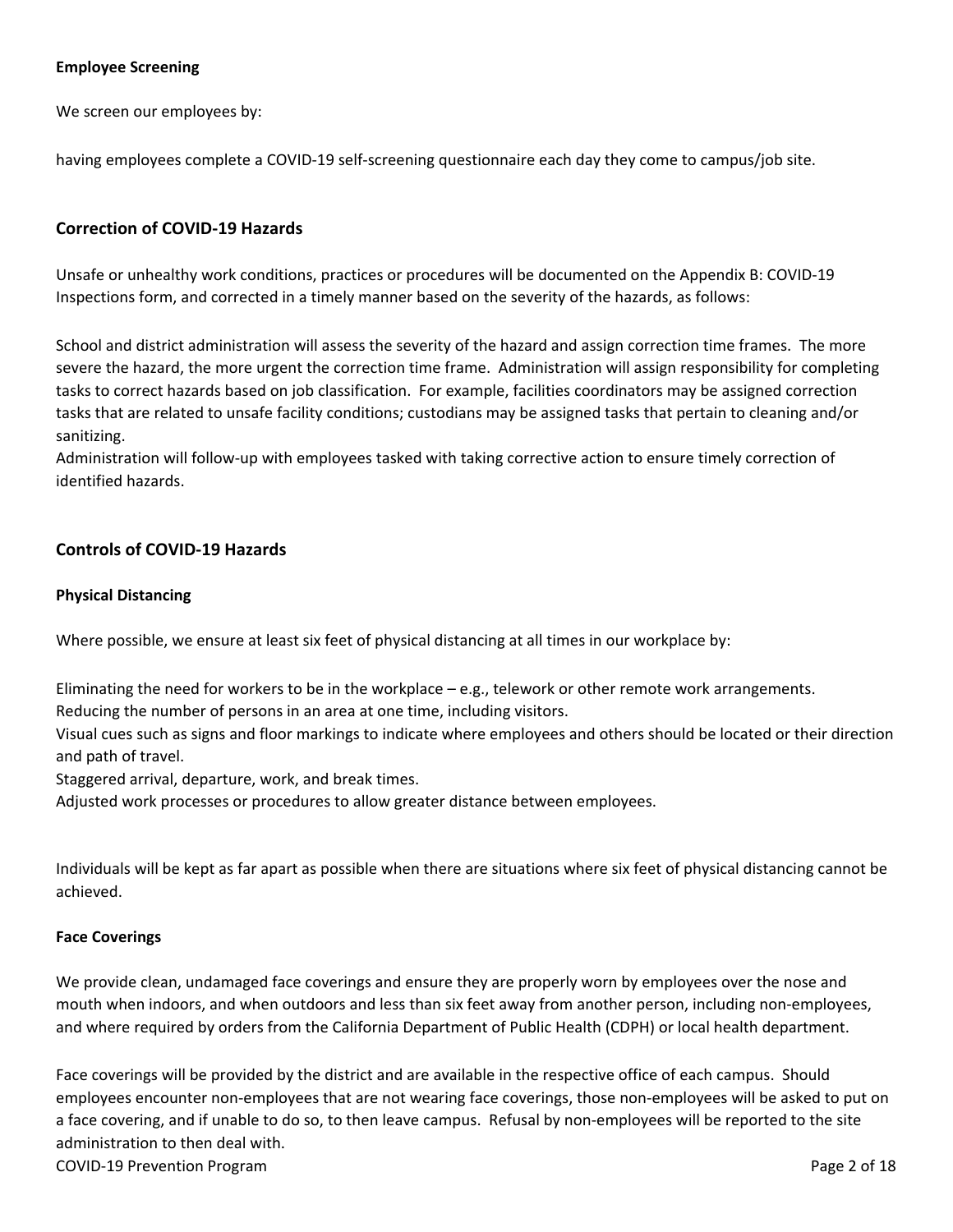The following are exceptions to the use of face coverings in our workplace:

- When an employee is alone in a room.
- While eating and drinking at the workplace, provided employees are at least six feet apart and outside air supply to the area, if indoors, has been maximized to the extent possible.
- Employees wearing respiratory protection in accordance with CCR Title 8 section 5144 or other safety orders.
- Employees who cannot wear face coverings due to a medical or mental health condition or disability, or who are hearing-impaired or communicating with a hearing-impaired person. Alternatives will be considered on a case-bycase basis.
- Specific tasks that cannot feasibly be performed with a face covering, where employees will be kept at least six feet apart.

Any employee not wearing a face covering, face shield with a drape or other effective alternative, or respiratory protection, for any reason, shall be at least six feet apart from all other persons unless the unmasked employee is tested at least twice weekly for COVID-19.

# **Engineering controls**

We implement the following measures for situations where we cannot maintain at least six feet between individuals:

Installing clear, plastic partitions where six feet between individuals cannot be maintained.

We maximize, to the extent feasible, the quantity of outside air for our buildings with mechanical or natural ventilation systems by:

Installing MERV 13 filters in all HVAC units for which proper size filters are available. Keeping windows and doors open to promote maximum ventilation. Adjusting HVAC damper controls to be set to maximum possible outside air, reducing the amount of recirculated air.

### **Cleaning and disinfecting**

We implement the following cleaning and disinfection measures for frequently touched surfaces:

Follow CDC guidelines for frequency of cleaning and disinfection and appropriate materials to be used. District custodial staff have been provided the appropriate guidance and reference materials. Facilities and custodial leads will order additional supplies in a timely manner to ensure a constant inventory of cleaning and disinfecting supplies.

Should we have a COVID-19 case in our workplace, we will implement the following procedures:

The affected area will be cleaned and disinfected per CDC guidelines: <https://www.cdc.gov/coronavirus/2019-ncov/community/schools-childcare/clean-disinfect-hygiene.html> <https://www.cdc.gov/coronavirus/2019-ncov/community/reopen-guidance.html> Cleaning and disinfection will be completed by district staff, using proper equipment and procedures.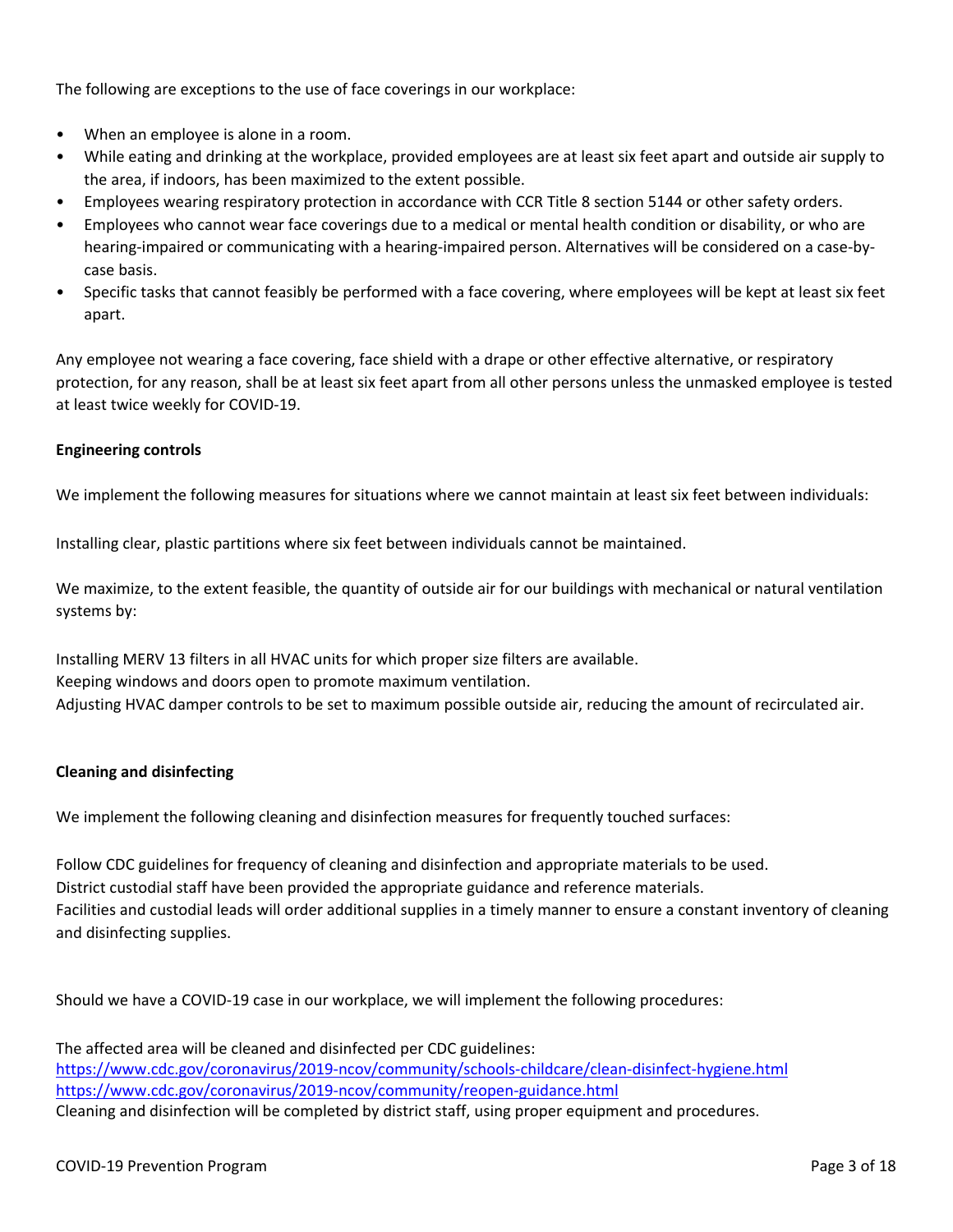## **Shared tools, equipment and personal protective equipment (PPE)**

PPE must not be shared, e.g., gloves, goggles and face shields.

Items that employees come in regular physical contact with, such as phones, headsets, desks, keyboards, writing materials, instruments and tools must also not be shared, to the extent feasible. Where there must be sharing, the items will be disinfected between uses by:

providing employees with the materials and training to do it themselves.

Sharing of vehicles will be minimized to the extent feasible, and high-touch points (for example, steering wheel, door handles, seatbelt buckles, armrests, shifter, etc.) will be disinfected between users.

### **Hand sanitizing**

In order to implement effective hand sanitizing procedures, we:

Provide employees with an effective hand sanitizer. Hand sanitizer dispensers have been installed in all classrooms and common work spaces (i.e. library, tutorial center, administration office). Individual bottles of hand sanitizer will also be made available.

Soap dispensers in restrooms will be checked regularly and refilled as needed.

Encourage employees to wash their hands for at least 20 seconds each time.

## **Personal protective equipment (PPE) used to control employees' exposure to COVID-19**

We evaluate the need for PPE (such as gloves, goggles, and face shields) as required by CCR Title 8, section 3380, and provide such PPE as needed.

When it comes to respiratory protection, we evaluate the need in accordance with CCR Title 8 section 5144 when the physical distancing requirements are not feasible or maintained. [reference section 3205(c)(E) for details on required respirator and eye protection use.]

We provide and ensure use of eye protection and respiratory protection in accordance with section 5144 when employees are exposed to procedures that may aerosolize potentially infectious material such as saliva or respiratory tract fluids.

### **Investigating and Responding to COVID-19 Cases**

This will be accomplished by using the Appendix C: Investigating COVID-19 Cases form.

Employees who had potential COVID-19 exposure in our workplace will be: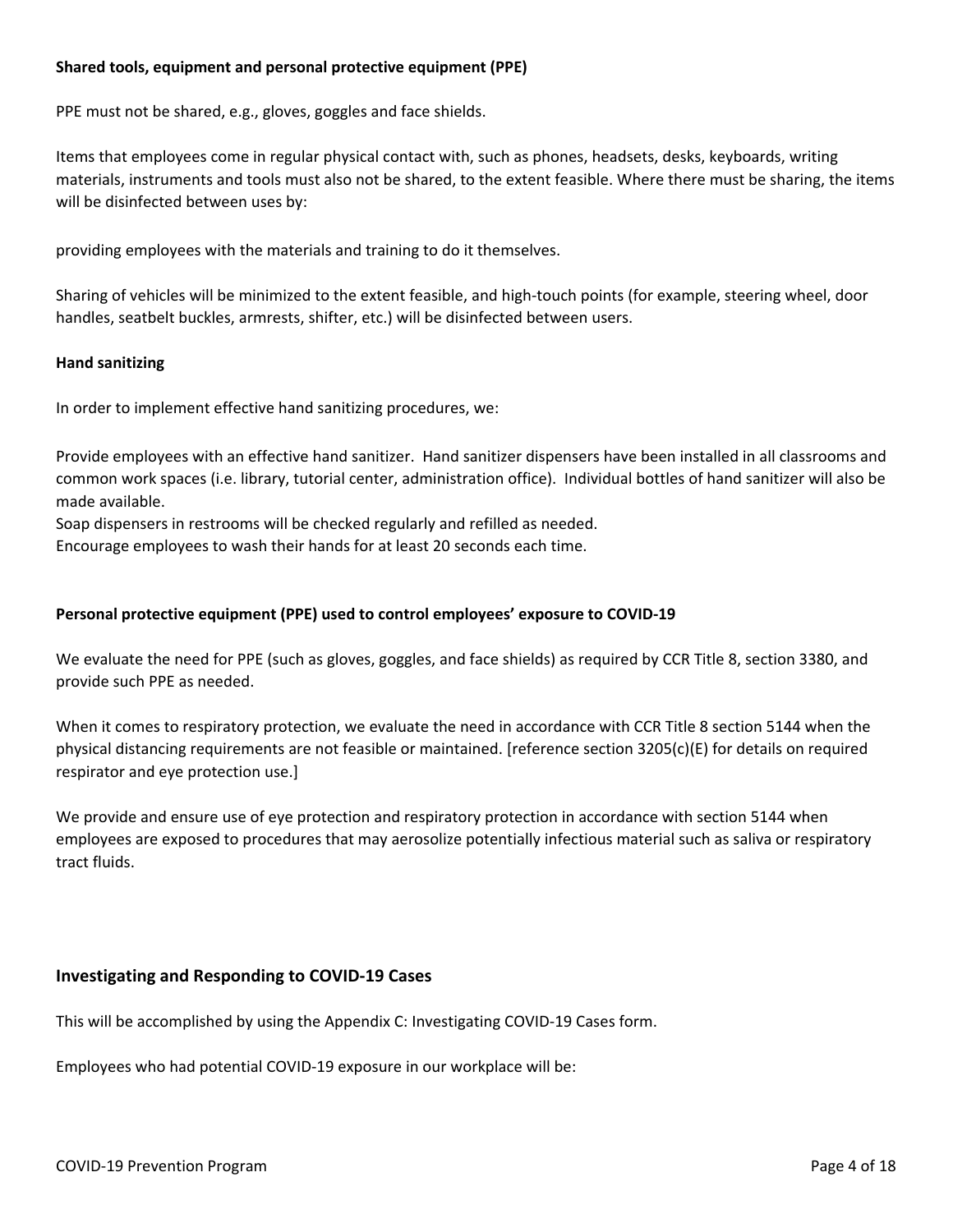Offered COVID-19 testing at no cost during their working hours. This will be primarily through their regular healthcare provider and employer-provided insurance, and secondarily through a partnership with El Camino Hospital to provide regular asymptomatic testing.

The information on benefits described in Training and Instruction, and Exclusion of COVID-19 Cases, below, will be provided to them.

# **System for Communicating**

Our goal is to ensure that we have effective two-way communication with our employees, in a form they can readily understand, and that it includes the following information:

• Who employees should report COVID-19 symptoms and possible hazards to, and how:

Symptoms and possible hazards will be reported using an online form. Employees can also send an email to their immediate supervisor.

- That employees can report symptoms and hazards without fear of reprisal.
- Our procedures or policies for accommodating employees with medical or other conditions that put them at increased risk of severe COVID-19 illness.
- Where testing is not required, how employees can access COVID-19 testing:

Voluntary testing is available from El Camino Hospital district for MVLA staff [\(https://www.elcaminohealth.org/landing/schedule-covid-19-test-MVLA](https://www.elcaminohealth.org/landing/schedule-covid-19-test-MVLA)). Testing is also available through many of the locations provided by Santa Clara County [\(https://www.sccgov.org/sites/covid19/Pages/covid19-testing.aspx](https://www.sccgov.org/sites/covid19/Pages/covid19-testing.aspx)).

- In the event we are required to provide testing because of a workplace exposure or outbreak, we will communicate the plan for providing testing and inform affected employees of the reason for the testing and the possible consequences of a positive test.
- Information about COVID-19 hazards employees (including other employers and individuals in contact with our workplace) may be exposed to, what is being done to control those hazards, and our COVID-19 policies and procedures.

# **Training and Instruction**

We will provide effective training and instruction that includes:

- Our COVID-19 policies and procedures to protect employees from COVID-19 hazards.
- Information regarding COVID-19-related benefits to which the employee may be entitled under applicable federal, state, or local laws.
- The fact that:

COVID-19 Prevention Program **Program** Page 5 of 18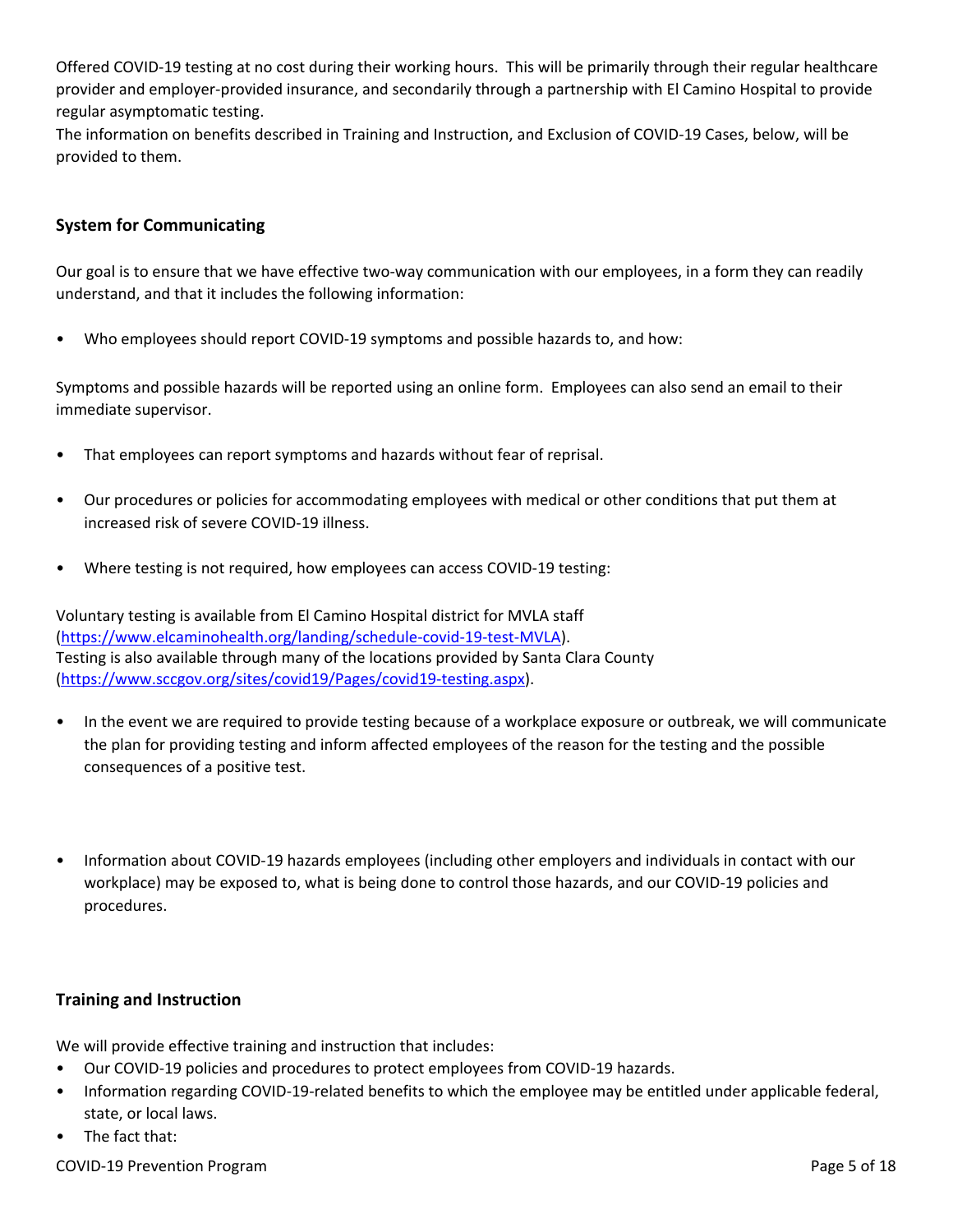- o COVID-19 is an infectious disease that can be spread through the air.
- $\circ$  COVID-19 may be transmitted when a person touches a contaminated object and then touches their eyes, nose, or mouth.
- o An infectious person may have no symptoms.
- Methods of physical distancing of at least six feet and the importance of combining physical distancing with the wearing of face coverings.
- The fact that particles containing the virus can travel more than six feet, especially indoors, so physical distancing must be combined with other controls, including face coverings and hand hygiene, to be effective.
- The importance of frequent hand washing with soap and water for at least 20 seconds and using hand sanitizer when employees do not have immediate access to a sink or hand washing facility, and that hand sanitizer does not work if the hands are soiled.
- Proper use of face coverings and the fact that face coverings are not respiratory protective equipment face coverings are intended to primarily protect other individuals from the wearer of the face covering.
- COVID-19 symptoms, and the importance of obtaining a COVID-19 test and not coming to work if the employee has COVID-19 symptoms.

# **Appendix D: COVID-19 Training Roster** will be used to document this training.

# **Exclusion of COVID-19 Cases**

Where we have a COVID-19 case in our workplace, we will limit transmission by:

- Ensuring that COVID-19 cases are excluded from the workplace until our return-to-work requirements are met.
- Excluding employees with COVID-19 exposure from the workplace for 14 days after the last known COVID-19 exposure to a COVID-19 case.
- Continuing and maintaining an employee's earnings, seniority, and all other employee rights and benefits whenever we've demonstrated that the COVID-19 exposure is work related. This will be accomplished by

following all current law in regard to employer-provided employee sick leave benefits, and by following agreements set forth in respective collective bargaining agreements and relevant MOUs with labor associations.

• Providing employees at the time of exclusion with information on available benefits.

# **Reporting, Recordkeeping, and Access**

It is our policy to:

- Report information about COVID-19 cases at our workplace to the local health department whenever required by law, and provide any related information requested by the local health department.
- Report immediately to Cal/OSHA any COVID-19-related serious illnesses or death, as defined under CCR Title 8 section 330(h), of an employee occurring in our place of employment or in connection with any employment.
- Maintain records of the steps taken to implement our written COVID-19 Prevention Program in accordance with CCR Title 8 section 3203(b).
- Make our written COVID-19 Prevention Program available at the workplace to employees, authorized employee representatives, and to representatives of Cal/OSHA immediately upon request.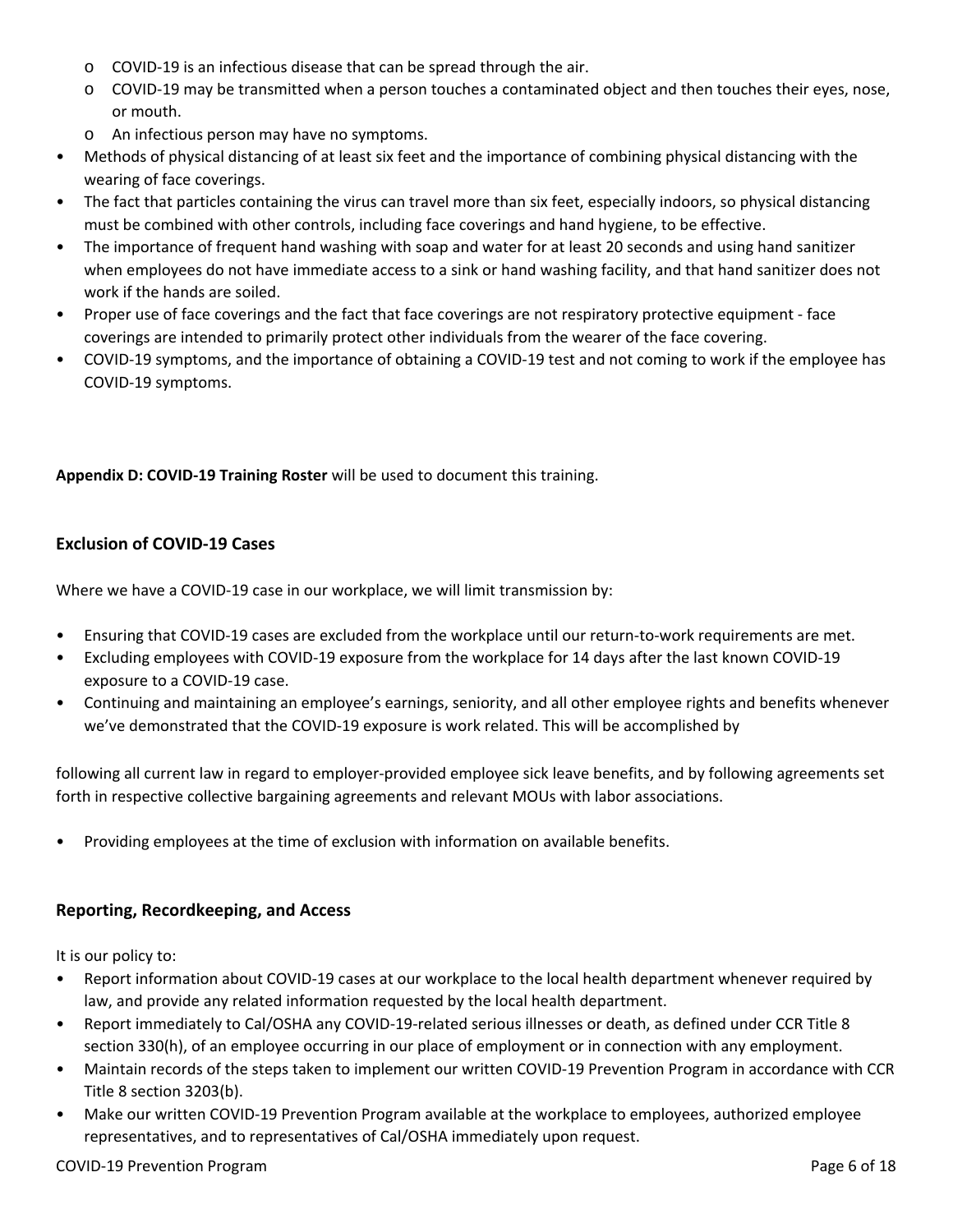• Use the **Appendix C: Investigating COVID-19 Cases** form to keep a record of and track all COVID-19 cases. The information will be made available to employees, authorized employee representatives, or as otherwise required by law, with personal identifying information removed.

# **Return-to-Work Criteria**

- COVID-19 cases with COVID-19 symptoms will not return to work until all the following have occurred:
	- o At least 24 hours have passed since a fever of 100.4 or higher has resolved without the use of fever-reducing medications.
	- o COVID-19 symptoms have improved.
	- o At least 10 days have passed since COVID-19 symptoms first appeared.
- COVID-19 cases who tested positive but never developed COVID-19 symptoms will not return to work until a minimum of 10 days have passed since the date of specimen collection of their first positive COVID-19 test.
- A negative COVID-19 test will not be required for an employee to return to work.
- If an order to isolate or quarantine an employee is issued by a local or state health official, the employee will not return to work until the period of isolation or quarantine is completed or the order is lifted. If no period was specified, then the period will be 10 days from the time the order to isolate was effective, or 14 days from the time the order to quarantine was effective.

Superintendent Mellie Meyer January 28, 2021

**Title of Owner or Top Management Representative Signature Date**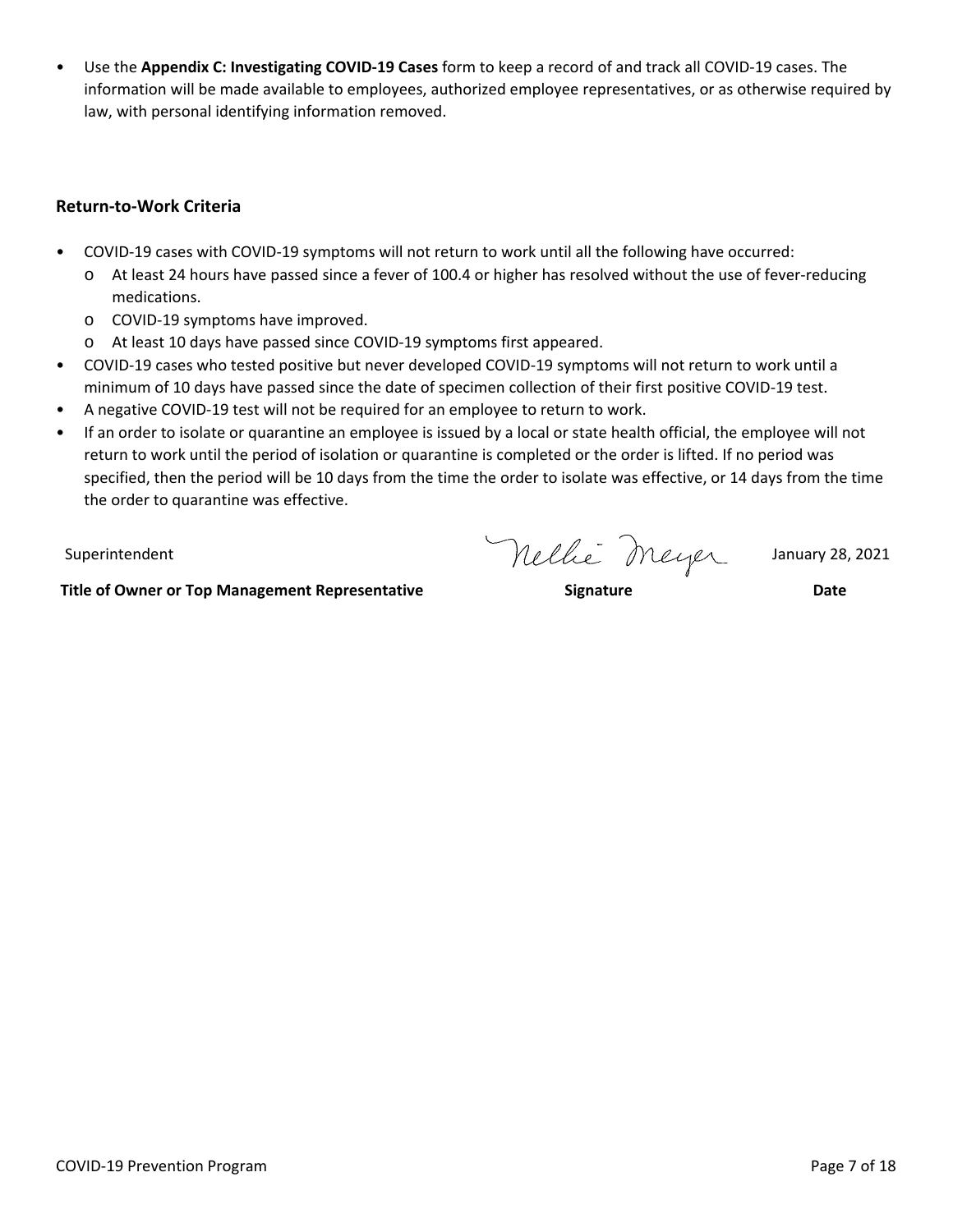# **Appendix A: Identification of COVID-19 Hazards**

All persons, regardless of symptoms or negative COVID-19 test results, will be considered potentially infectious. Particular attention will be paid to areas where people may congregate or come in contact with one another, regardless of whether employees are performing an assigned work task or not. For example: meetings, entrances, bathrooms, hallways, aisles, walkways, elevators, break or eating areas, cool-down areas, and waiting areas.

Evaluation of potential workplace exposure will be to all persons at the workplace or who may enter the workplace, including coworkers, employees of other entities, members of the public, customers or clients, and independent contractors. We will consider how employees and other persons enter, leave, and travel through the workplace, in addition to addressing fixed work locations.

# **Person Conducting the Evaluation**:

**Date:**

**Name(s) of Employees and Authorized Employee Representative that Participated:**

| Interaction, area, activity,<br>work task, process,<br>equipment and material<br>that potentially exposes<br>employees to COVID-19<br>hazards | <b>Places and times</b> | <b>Potential for COVID-19</b><br>exposures and employees<br>affected, including<br>members of the public and<br>employees of other<br>employers | <b>Existing and/or additional</b><br><b>COVID-19 prevention</b><br>controls, including barriers,<br>partitions and ventilation |
|-----------------------------------------------------------------------------------------------------------------------------------------------|-------------------------|-------------------------------------------------------------------------------------------------------------------------------------------------|--------------------------------------------------------------------------------------------------------------------------------|
|                                                                                                                                               |                         |                                                                                                                                                 |                                                                                                                                |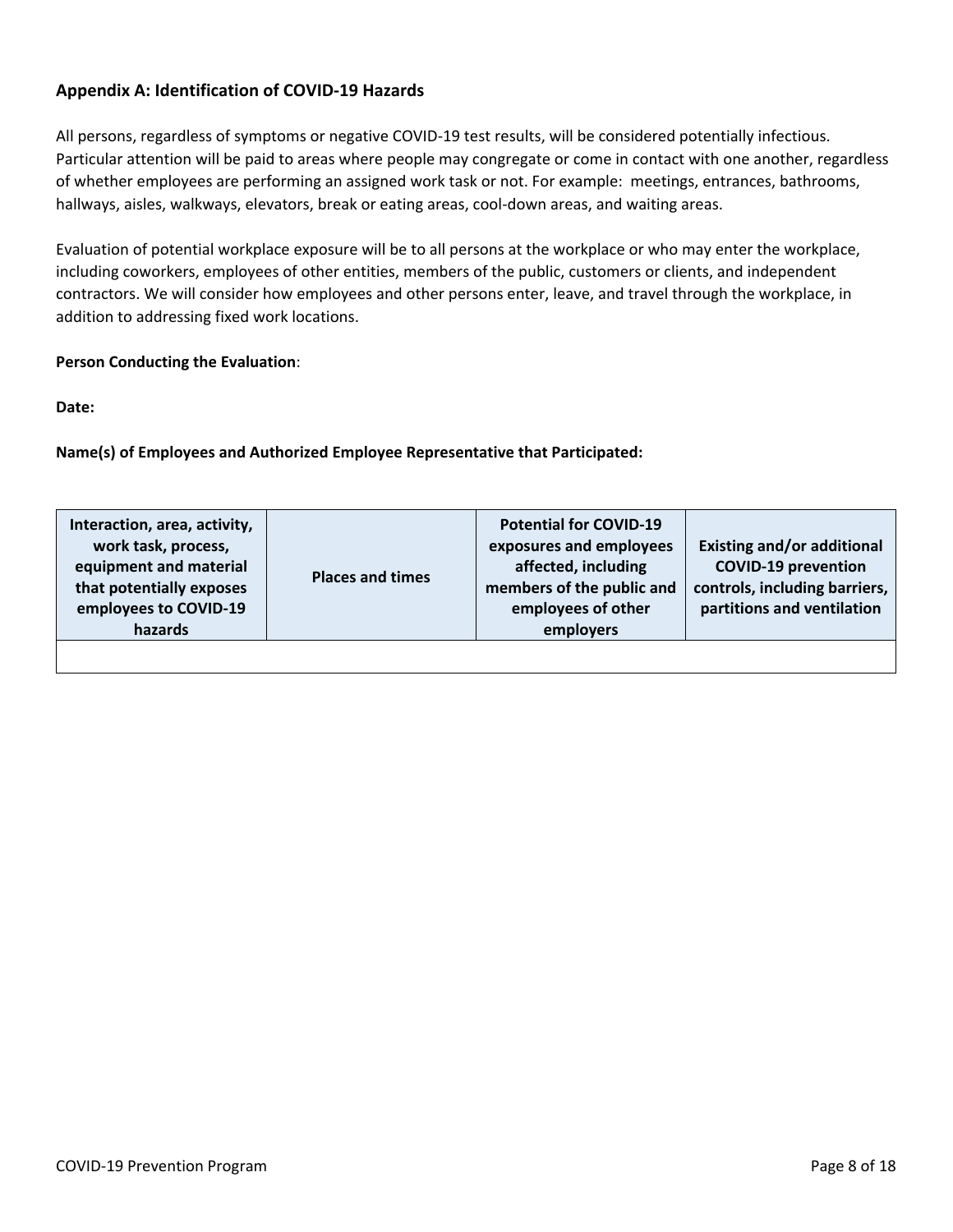# **Appendix B: COVID-19 Inspections**

# **Date:**

# **Name of Person Conducting the Inspection**:

#### **Work Location Evaluated:**

| <b>Exposure Controls</b>                                       | <b>Status</b> | <b>Person Assigned to Correct</b> | <b>Date Corrected</b> |
|----------------------------------------------------------------|---------------|-----------------------------------|-----------------------|
| Engineering                                                    |               |                                   |                       |
| Barriers/Partitions                                            |               |                                   |                       |
| Ventilation (amount of fresh air)<br>and filtration maximized) |               |                                   |                       |
| Additional room air filtration                                 |               |                                   |                       |

| <b>Exposure Controls</b>                                                                           | <b>Status</b> | <b>Person Assigned to Correct</b> | <b>Date Corrected</b> |
|----------------------------------------------------------------------------------------------------|---------------|-----------------------------------|-----------------------|
| Administrative                                                                                     |               |                                   |                       |
| Physical distancing                                                                                |               |                                   |                       |
| Surface cleaning and<br>disinfection (frequently enough<br>and adequate supplies)                  |               |                                   |                       |
| Hand washing facilities<br>(adequate numbers and<br>supplies)                                      |               |                                   |                       |
| Disinfecting and hand sanitizing<br>solutions being used according<br>to manufacturer instructions |               |                                   |                       |

| <b>Exposure Controls</b>                        | <b>Status</b> | <b>Person Assigned to Correct</b> | <b>Date Corrected</b> |
|-------------------------------------------------|---------------|-----------------------------------|-----------------------|
| PPE (not shared, available and<br>being worn)   |               |                                   |                       |
| Face coverings (cleaned)<br>sufficiently often) |               |                                   |                       |
| Face shields/goggles                            |               |                                   |                       |
| Respiratory protection                          |               |                                   |                       |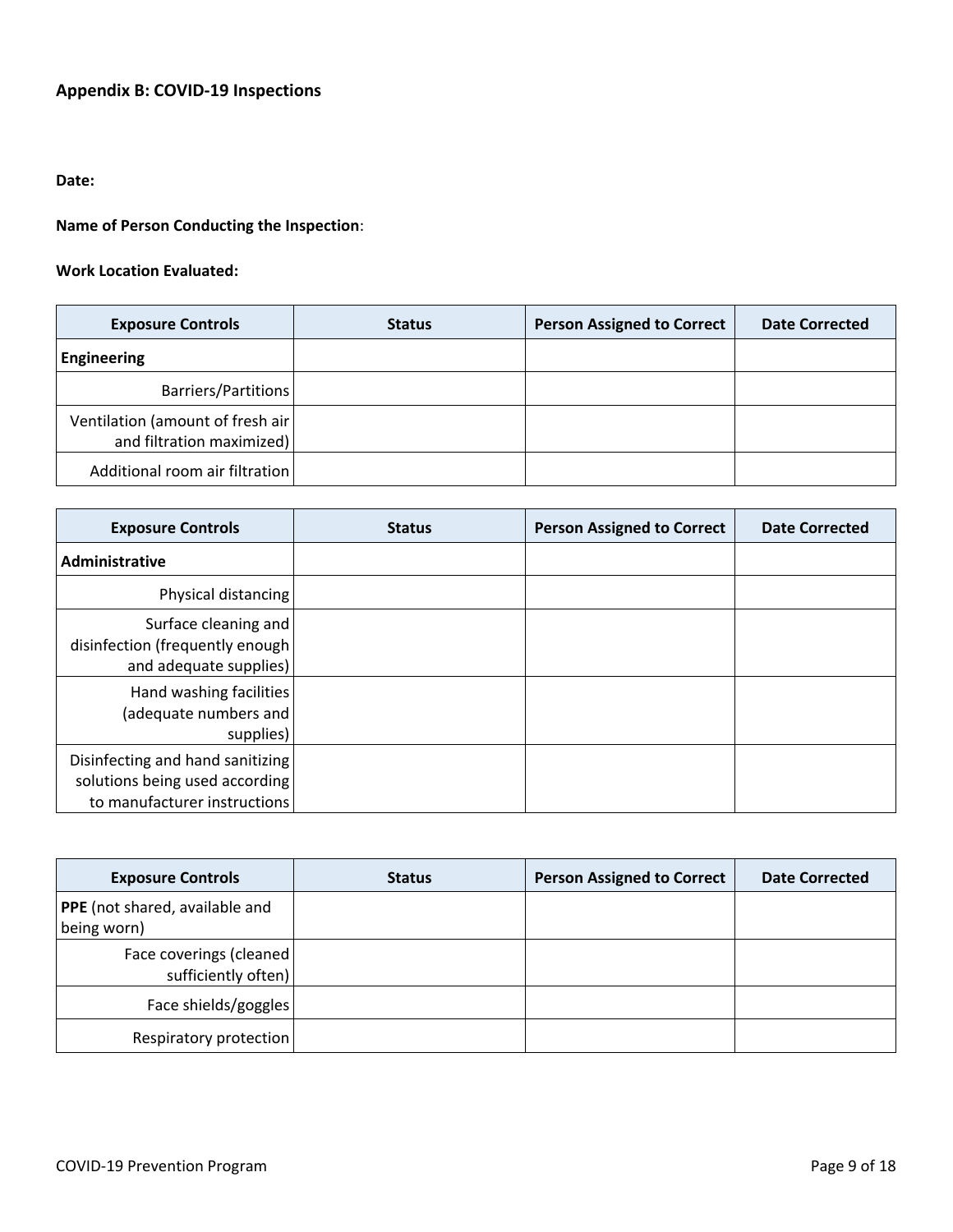# **Appendix C: Investigating COVID-19 Cases**

All personal identifying information of COVID-19 cases or symptoms will be kept confidential. All COVID-19 testing or related medical services provided by us will be provided in a manner that ensures the confidentiality of employees, with the exception of unredacted information on COVID-19 cases that will be provided immediately upon request to the local health department, CDPH, Cal/OSHA, the National Institute for Occupational Safety and Health (NIOSH), or as otherwise required by law.

All employees' medical records will also be kept confidential and not disclosed or reported without the employee's express written consent to any person within or outside the workplace, with the following exceptions: (1) Unredacted medical records provided to the local health department, CDPH, Cal/OSHA, NIOSH, or as otherwise required by law immediately upon request; and (2) Records that do not contain individually identifiable medical information or from which individually identifiable medical information has been removed.

### **Date:**

### **Name of Person Conducting the Investigation:**

| <b>Employee (or non-</b><br>employee*) name:                                            | <b>Occupation (if non-</b><br>employee, why they were<br>in the workplace):                                    |
|-----------------------------------------------------------------------------------------|----------------------------------------------------------------------------------------------------------------|
| Location where employee<br>worked (or non-employee<br>was present in the<br>workplace): | Date investigation was<br>initiated:                                                                           |
| Was COVID-19 test offered?                                                              | Name(s) of staff involved in<br>the investigation:                                                             |
| Date and time the COVID-<br>19 case was last present in<br>the workplace:               | Date of the positive or<br>negative test and/or<br>diagnosis:                                                  |
| Date the case first had one<br>or more COVID-19<br>symptoms:                            | Information received<br>regarding COVID-19 test<br>results and onset of<br>symptoms (attach<br>documentation): |

| Results of the evaluation of    |  |
|---------------------------------|--|
| the COVID-19 case and all       |  |
| locations at the workplace that |  |
| may have been visited by the    |  |
| COVID-19 case during the high-  |  |
| risk exposure period, and who   |  |
| may have been exposed           |  |
| (attach additional              |  |
| information):                   |  |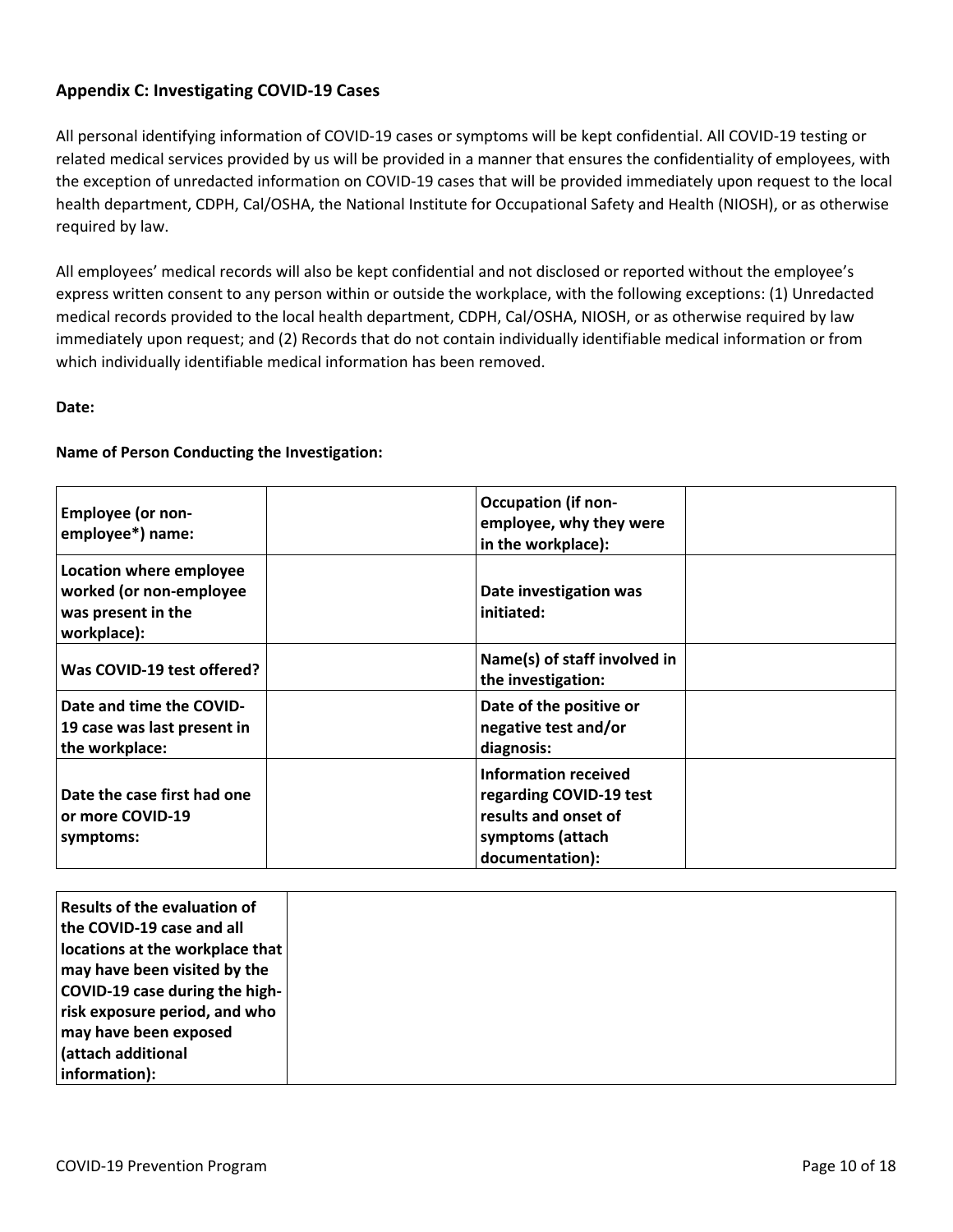Notice given (within one business day, in a way that does not reveal any personal identifying information of the **COVID-19 case) of the potential COVID-19 exposure to:**

| All employees who may                                                                                            | Date:                                       |                                                                 |  |
|------------------------------------------------------------------------------------------------------------------|---------------------------------------------|-----------------------------------------------------------------|--|
| have had COVID-19<br>exposure and their<br>authorized<br>representatives.                                        | Names of employees that were<br>notified:   |                                                                 |  |
| Independent contractors                                                                                          | Date:                                       |                                                                 |  |
| and other employers<br>present at the workplace<br>during the high-risk<br>exposure period.                      | Names of individuals that were<br>notified: |                                                                 |  |
| What were the workplace<br>conditions that could have<br>contributed to the risk of<br><b>COVID-19 exposure?</b> |                                             | What could be done to<br>reduce exposure to<br><b>COVID-19?</b> |  |
| Was local health<br>department notified?                                                                         |                                             | Date:                                                           |  |

\*Should an employer be made aware of a non-employee infection source COVID-19 status.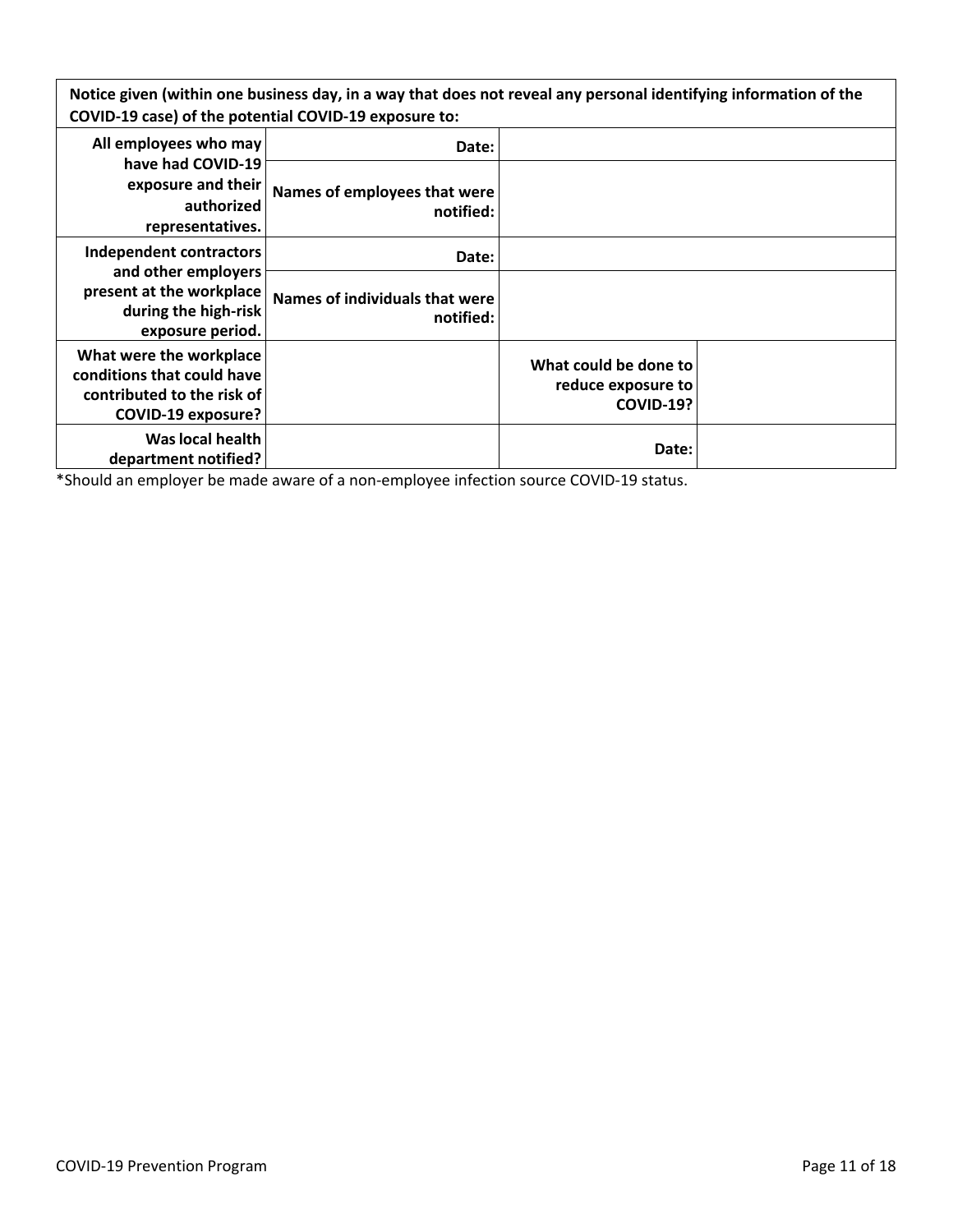# **Appendix D: COVID-19 Training Roster**

**Date:**

**Name of Person Conducting the Training:**

| <b>Employee Name</b> | Signature |
|----------------------|-----------|
|                      |           |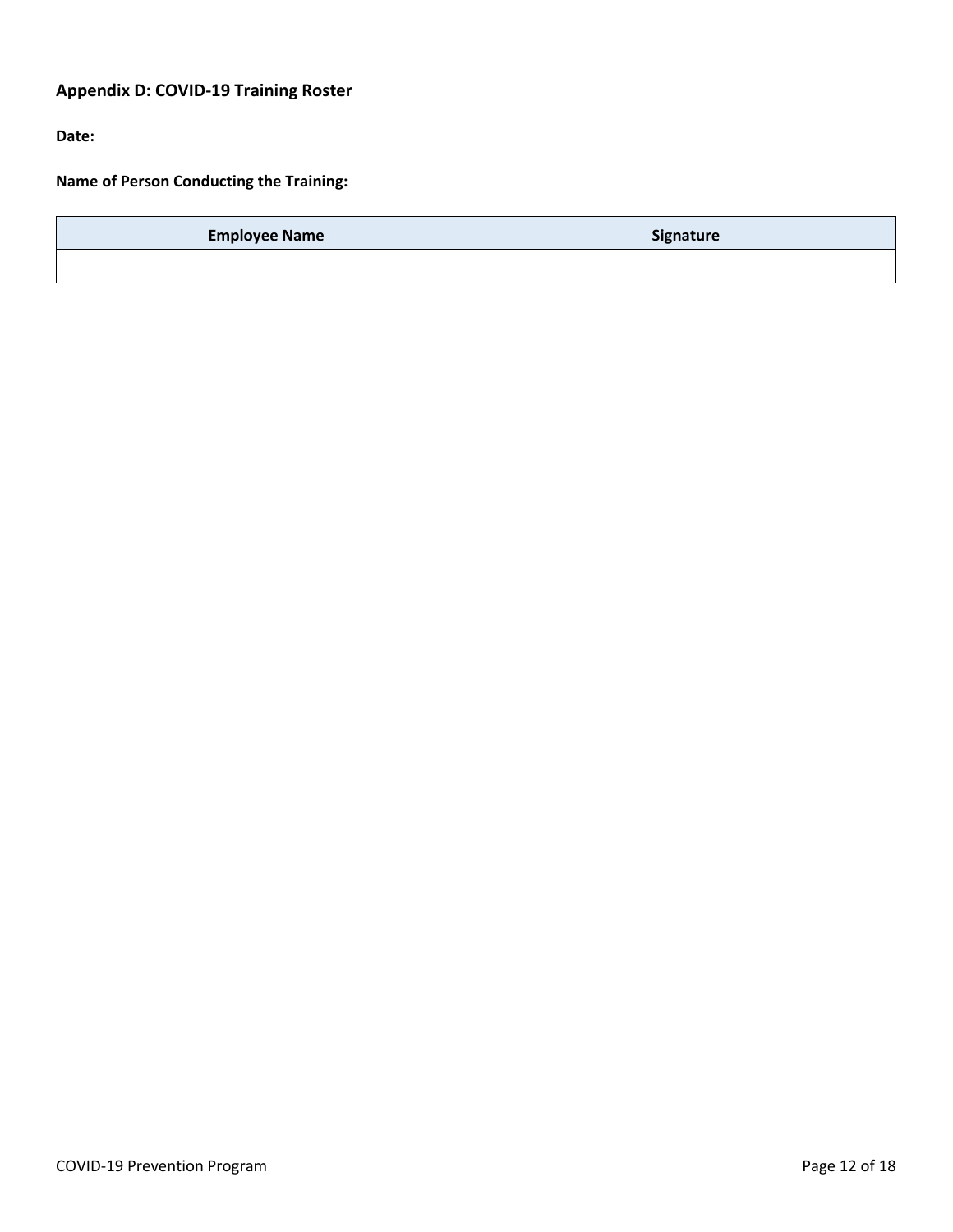## **Multiple COVID-19 Infections and COVID-19 Outbreaks**

This section of CPP will stay in effect until there are no new COVID-19 cases detected in our workplace for a 14-day period.

#### **COVID-19 testing**

- We will provide COVID-19 testing to all employees in our exposed workplace except for employees who were not present during the period of an outbreak identified by a local health department or the relevant 14-day period. COVID-19 testing will be provided at no cost to employees during employees' working hours.
- COVID-19 testing consists of the following:
	- o All employees in our exposed workplace will be immediately tested and then tested again one week later. Negative COVID-19 test results of employees with COVID-19 exposure will not impact the duration of any quarantine period required by, or orders issued by, the local health department.
	- o After the first two COVID-19 tests, we will continue to provide COVID-19 testing of employees who remain at the workplace at least once per week, or more frequently if recommended by the local health department, until there are no new COVID-19 cases detected in our workplace for a 14-day period.
	- o We will provide additional testing when deemed necessary by Cal/OSHA.

#### **Exclusion of COVID-19 cases**

We will ensure COVID-19 cases and employees who had COVID-19 exposure are excluded from the workplace in accordance with our CPP **Exclusion of COVID-19 Cases** and **Return to Work Criteria** requirements, and local health officer orders if applicable.

#### **Investigation of workplace COVID-19 illness**

We will immediately investigate and determine possible workplace-related factors that contributed to the COVID-19 outbreak in accordance with our CPP **Investigating and Responding to COVID-19 Cases**.

#### **COVID-19 investigation, review and hazard correction**

In addition to our CPP **Identification and Evaluation of COVID-19 Hazards** and **Correction of COVID-19 Hazards**, we will immediately perform a review of potentially relevant COVID-19 policies, procedures, and controls and implement changes as needed to prevent further spread of COVID-19.

The investigation and review will be documented and include:

- Investigation of new or unabated COVID-19 hazards including:
	- o Our leave policies and practices and whether employees are discouraged from remaining home when sick.
	- o Our COVID-19 testing policies.
	- o Insufficient outdoor air.
	- o Insufficient air filtration.
	- o Lack of physical distancing.
- Updating the review:
	- o Every thirty days that the outbreak continues.
	- o In response to new information or to new or previously unrecognized COVID-19 hazards.
	- o When otherwise necessary.

#### COVID-19 Prevention Program **Page 13 of 18** and the covid-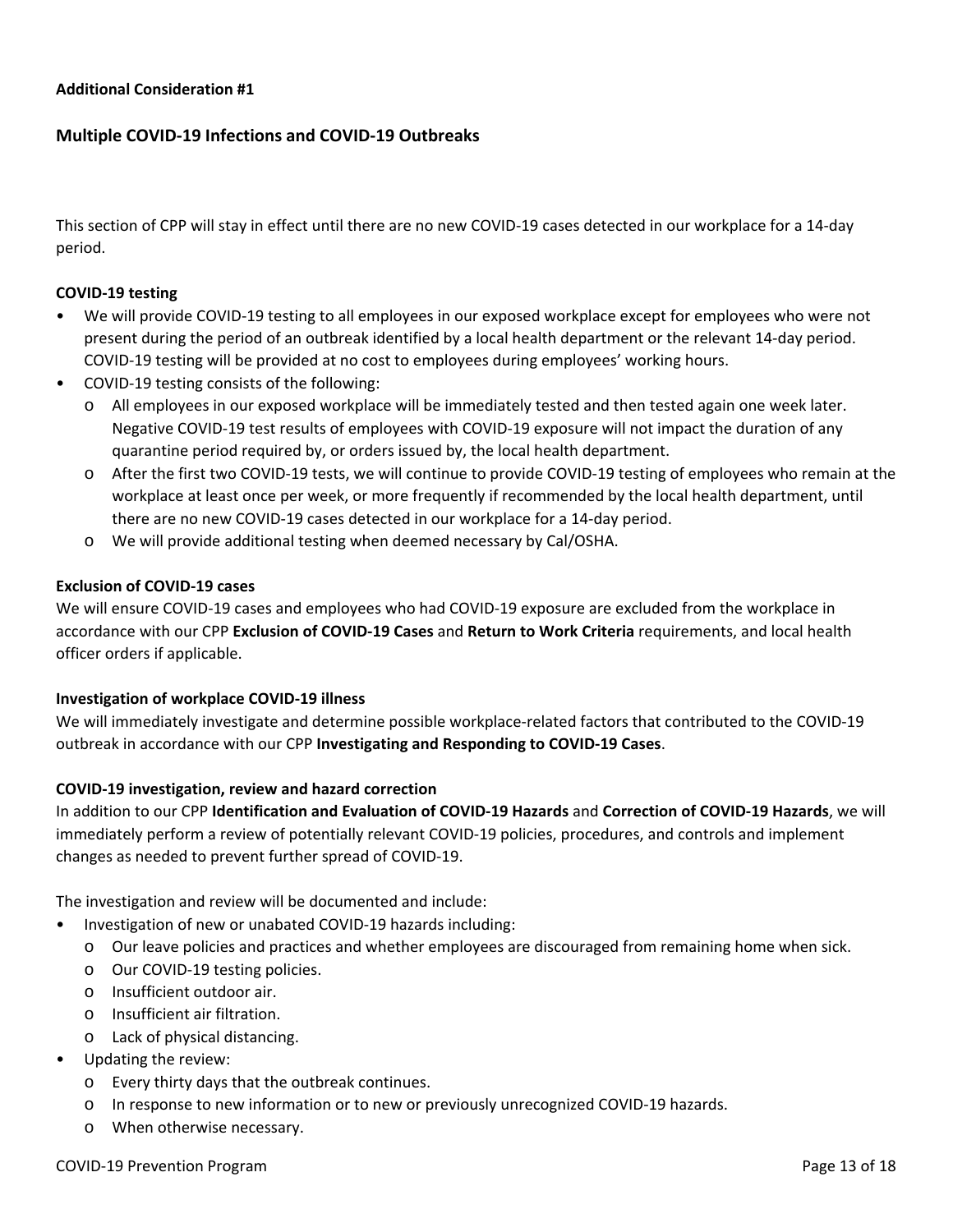- Implementing changes to reduce the transmission of COVID-19 based on the investigation and review. We will consider:
	- o Moving indoor tasks outdoors or having them performed remotely.
	- o Increasing outdoor air supply when work is done indoors.
	- o Improving air filtration.
	- o Increasing physical distancing as much as possible.
	- o Respiratory protection.

#### **Notifications to the local health department**

- Immediately, but no longer than 48 hours after learning of three or more COVID-19 cases in our workplace, we will contact the local health department for guidance on preventing the further spread of COVID-19 within the workplace.
- We will provide to the local health department the total number of COVID-19 cases and for each COVID-19 case, the name, contact information, occupation, workplace location, business address, the hospitalization and/or fatality status, and North American Industry Classification System code of the workplace of the COVID-19 case, and any other information requested by the local health department. We will continue to give notice to the local health department of any subsequent COVID-19 cases at our workplace.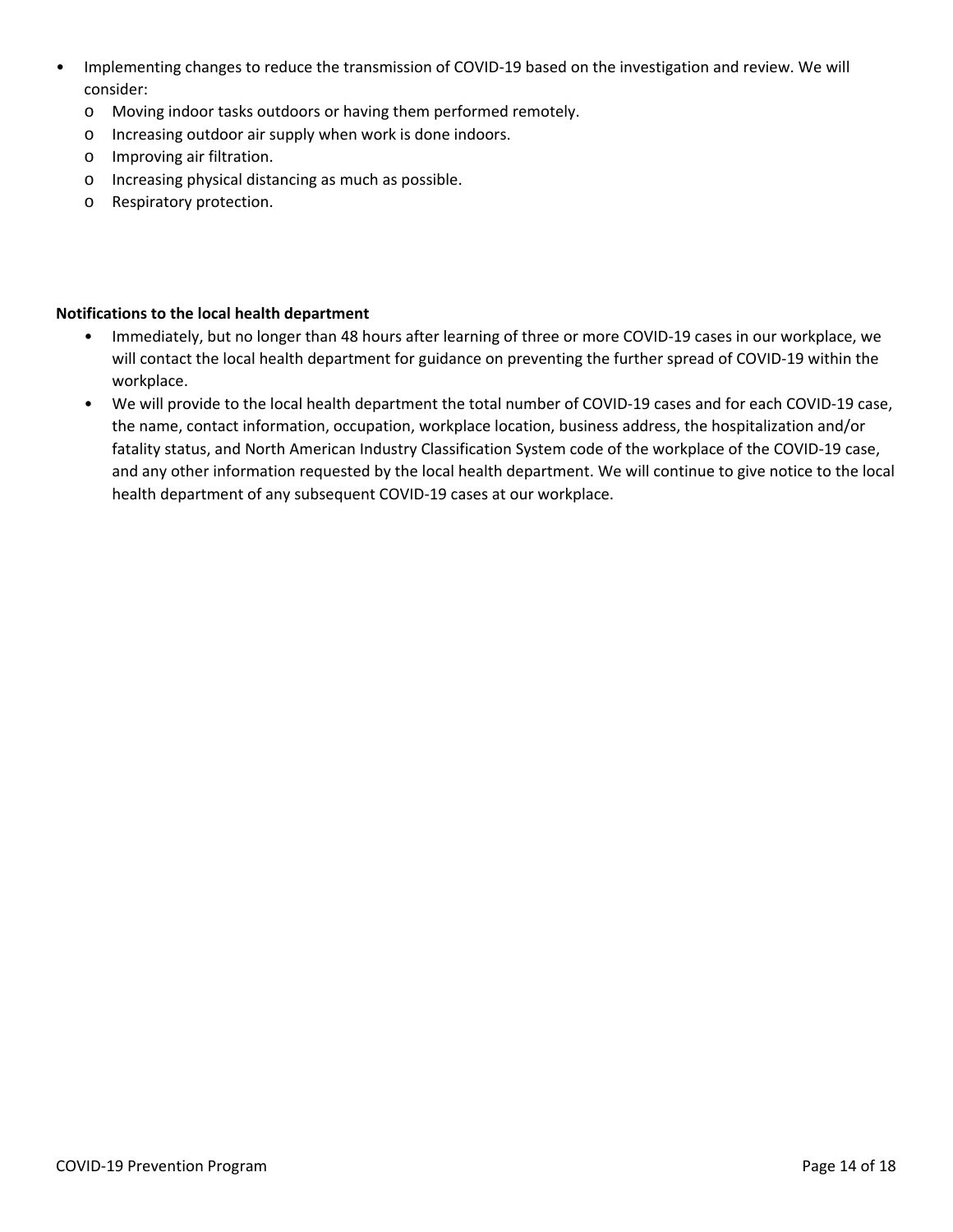## **Major COVID-19 Outbreaks**

This section of CPP will stay in effect until there are no new COVID-19 cases detected in our workplace for a 14-day period.

#### **COVID-19 testing**

We will provide twice a week COVID-19 testing, or more frequently if recommended by the local health department, to all employees present at our exposed workplace during the relevant 30-day period(s) and who remain at the workplace. COVID-19 testing will be provided at no cost to employees during employees' working hours.

#### **Exclusion of COVID-19 cases**

We will ensure COVID-19 cases and employees with COVID-19 exposure are excluded from the workplace in accordance with our CPP **Exclusion of COVID-19 Cases** and **Return to Work Criteria**, and any relevant local health department orders.

#### **Investigation of workplace COVID-19 illnesses**

We will comply with the requirements of our CPP **Investigating and Responding to COVID-19 Cases**.

#### **COVID-19 hazard correction**

In addition to the requirements of our CPP **Correction of COVID-19 Hazards**, we will take the following actions:

- In buildings or structures with mechanical ventilation, we will filter recirculated air with Minimum Efficiency Reporting Value (MERV) 13 or higher efficiency filters if compatible with the ventilation system. If MERV-13 or higher filters are not compatible with the ventilation system, we will use filters with the highest compatible filtering efficiency. We will also evaluate whether portable or mounted High Efficiency Particulate Air (HEPA) filtration units, or other air cleaning systems would reduce the risk of transmission and implement their use to the degree feasible.
- We will determine the need for a respiratory protection program or changes to an existing respiratory protection program under CCR Title 8 section 5144 to address COVID-19 hazards.
- We will evaluate whether to halt some or all operations at our workplace until COVID-19 hazards have been corrected
- Implement any other control measures deemed necessary by Cal/OSHA.

#### **Notifications to the local health department**

We will comply with the requirements of our **Multiple COVID-19 Infections** and **COVID-19 Outbreaks-Notifications to the Local Health Department**.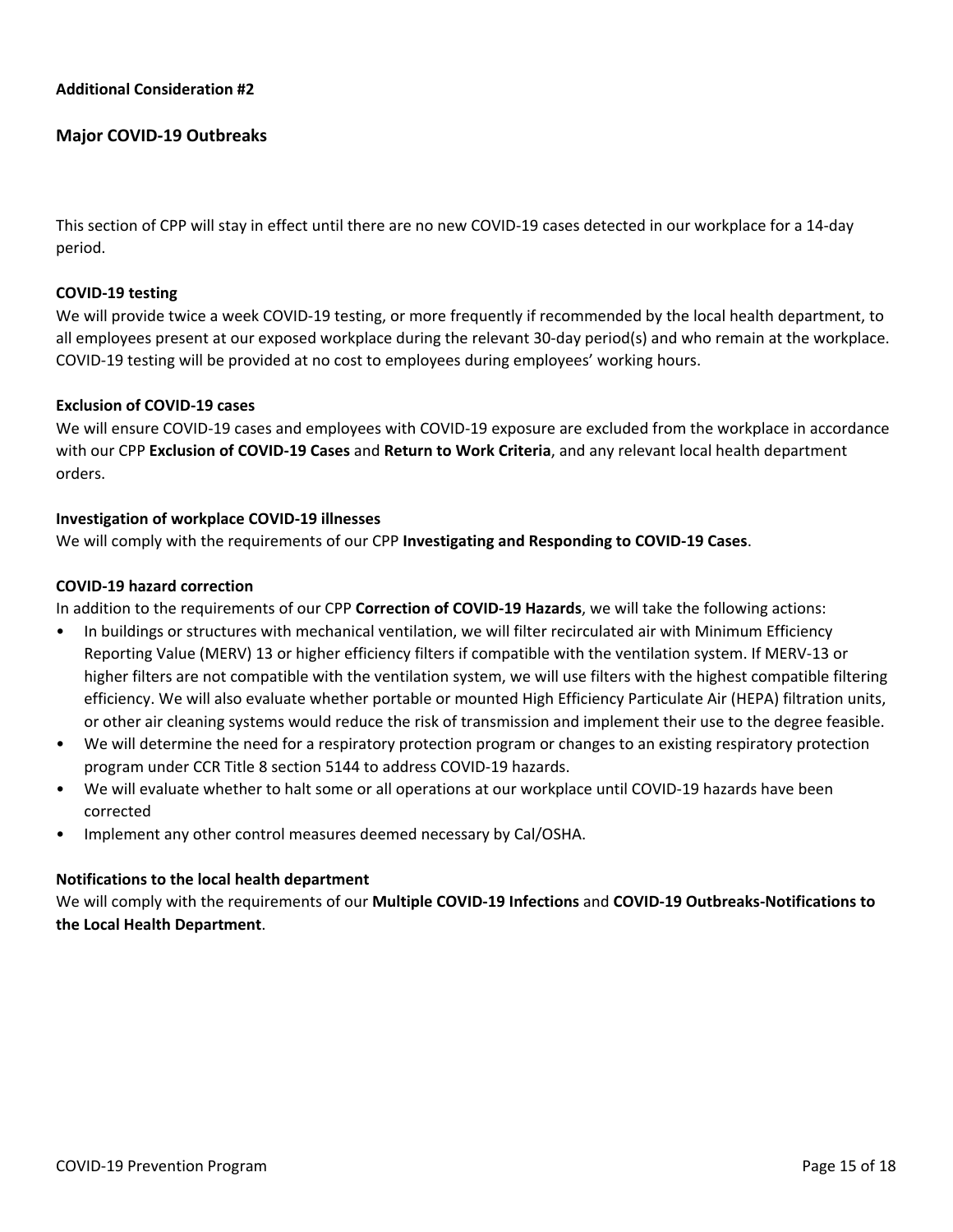# **COVID-19 Prevention in Employer-Provided Housing**

#### **Assignment of housing units**

We will ensure that shared housing unit assignments are prioritized in the following order:

- Residents who usually maintain a household together outside of work, such as family members, will be housed in the same housing unit without other persons.
- Residents who work in the same crew or work together at the same worksite will be housed in the same housing unit without other persons.
- Employees who do not usually maintain a common household, work crew, or worksite will be housed in the same housing unit only when no other housing alternatives are possible.

#### **Physical distancing and controls**

We will ensure:

- The premises are of sufficient size and layout to permit at least six feet of physical distancing between residents in housing units, common areas, and other areas of the premises.
- Beds are spaced at least six feet apart in all directions and positioned to maximize the distance between sleepers' heads. For beds positioned next to each other, i.e., side by side, the beds will be arranged so that the head of one bed is next to the foot of the next bed. For beds positioned across from each other, i.e., end to end, the beds will be arranged so that the foot of one bed is closest to the foot of the next bed. Bunk beds will not be used.
- Maximization of the quantity and supply of outdoor air and increase filtration efficiency to the highest level compatible with the existing ventilation system in housing units.

#### **Face coverings**

We will provide face coverings to all residents and provide information to residents on when they should be used in accordance with state or local health officer orders or guidance.

#### **Cleaning and disinfection**

We will ensure that:

- Housing units, kitchens, bathrooms, and common areas are effectively cleaned and disinfected at least once a day to prevent the spread of COVID-19. Cleaning and disinfecting shall be done in a manner that protects the privacy of residents.
- Unwashed dishes, drinking glasses, cups, eating utensils, and similar items are not shared.

#### **Screening**

We will encourage residents to report COVID-19 symptoms to:

#### **COVID-19 testing**

We will establish, implement, and maintain effective policies and procedures for COVID-19 testing of occupants who had a COVID-19 exposure, who have COVID-19 symptoms, or as recommended by the local health department.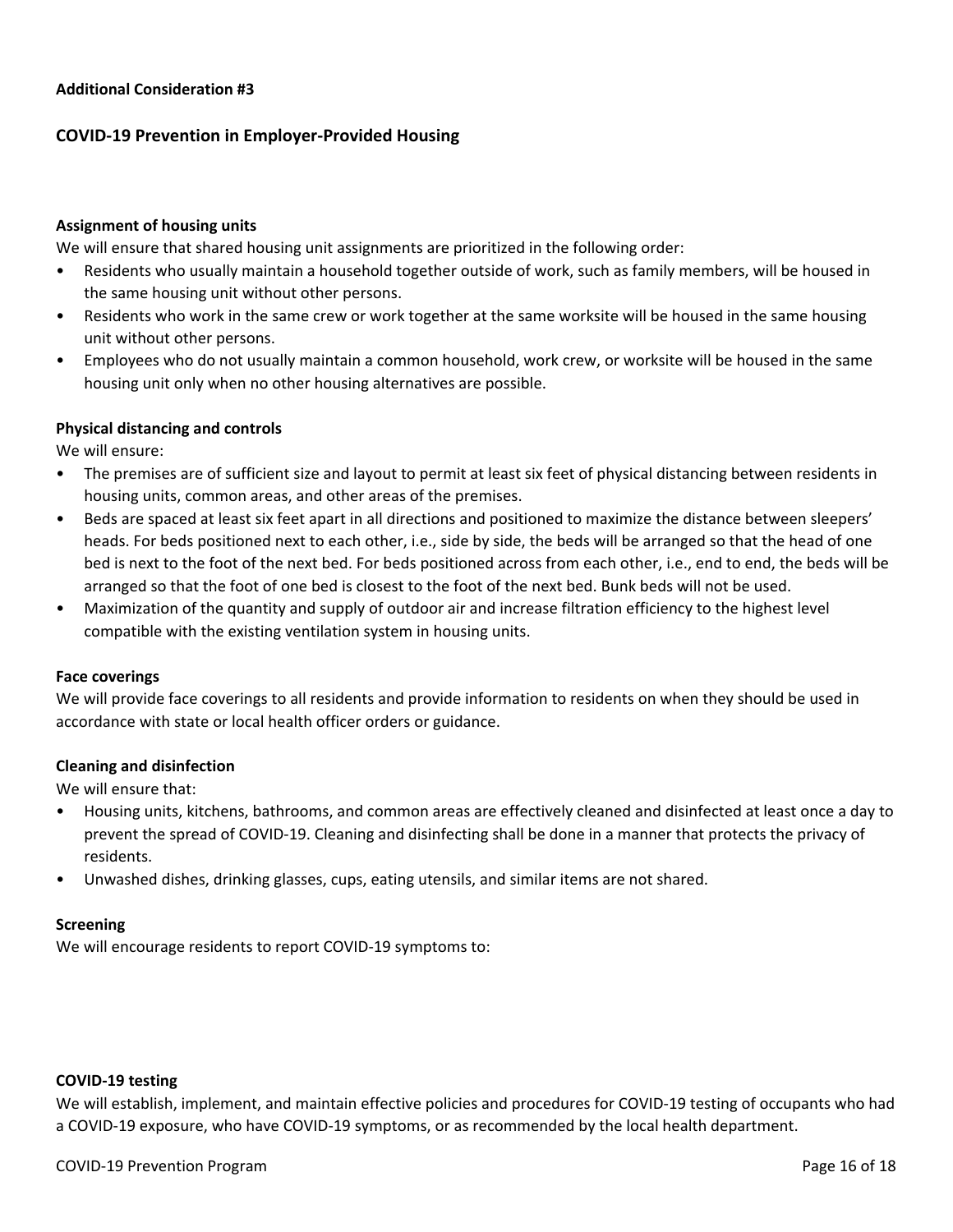## **Isolation of COVID-19 cases and persons with COVID-19 exposure**

We will:

- Effectively isolate COVID-19 exposed residents from all other occupants. Effective isolation will include providing COVID-19 exposed residents with a private bathroom, sleeping area, and cooking and eating facility.
- Effectively isolate COVID-19 cases from all occupants who are not COVID-19 cases. Effective isolation will include housing COVID-19 cases only with other COVID-19 cases, and providing COVID-19 case occupants with a sleeping area, bathroom, and cooking and eating facility that is not shared by non-COVID-19-case occupants.
- Keep confidential any personal identifying information regarding COVID-19 cases and persons with COVID-19 symptoms, in accordance with our CPP **Investigating and Responding to COVID-19 Cases**.
- End isolation in accordance with our CPP **Exclusion of COVID-19 Cases** and **Return to Work Criteria**, and any applicable local or state health officer orders.